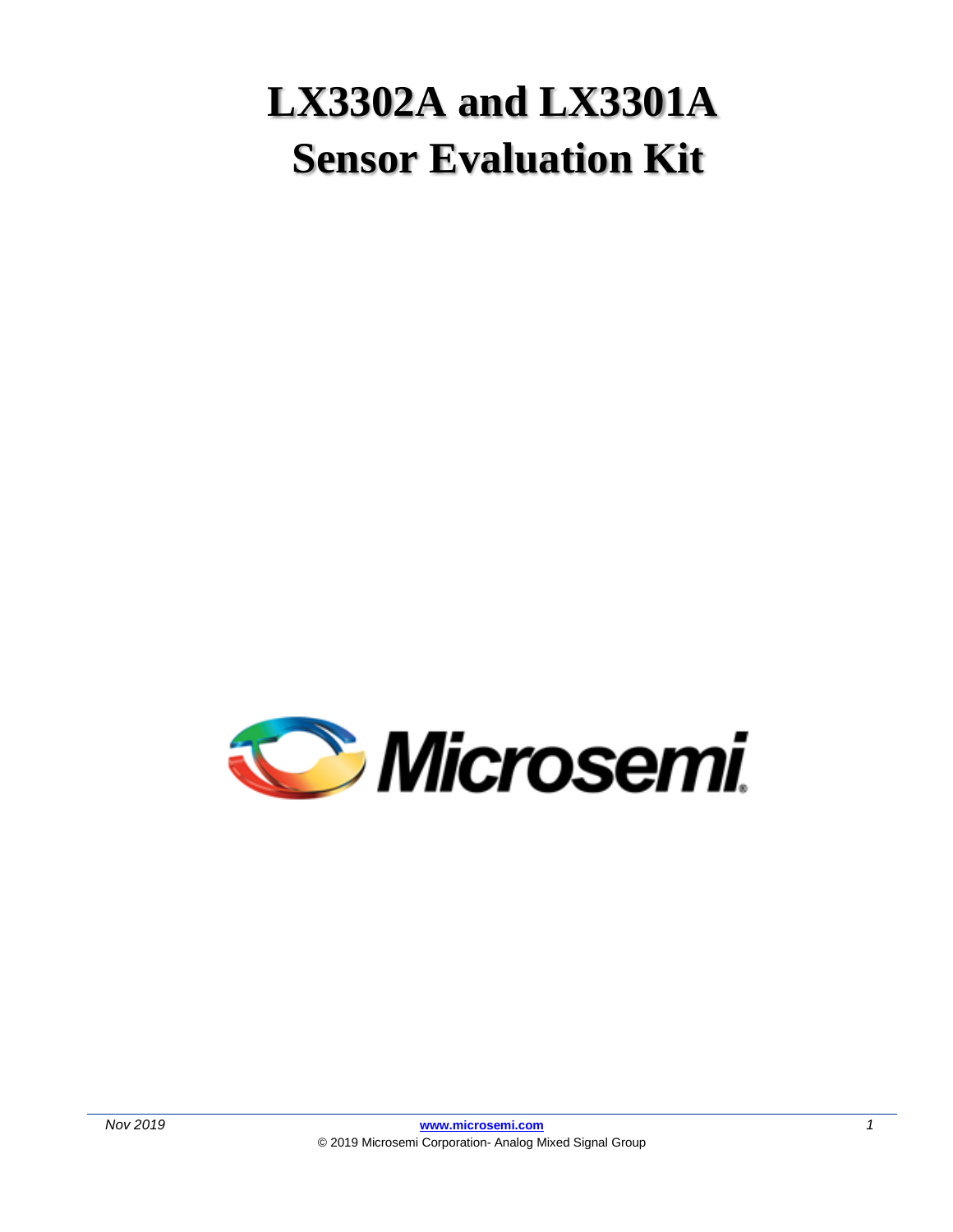## **Introduction**

The LX3302AQPW and LX3301AQPW ICs are a low cost, high-accuracy and superior magnetic noise immune position sensor IC. The sensor system consists of the inductive position sensor ICs, its printed circuit board sensor, and the target. A target Metal is attached to the moving mechanical housing, which provides position relative to the fixed position of sensor PCB.

The inductive PCBs are constructed using printed circuit board material

The sensor assembly is connected to the USB IPCE Programmer Interface through a 4-wires cable carrying +5V, GND, IO2 (DOUT) and IO3 (AOUT). The IPCE Programmer allows programming of LX3302AQPW and LX3301AQPW internal configuration EEPROM.

#### **1. Features**

The LX3302A and LX3301A evaluation position sensor kits include the following features:

- Inductive sensor measurement IC in TSSOP14 package
- Low cost, easy to manufacture inductive position sensor
- System calibration with on-chip calibration coefficient storage
- 4-wire system sensor interface
- Firmware and Configuration EEPROM programming GUI
- Output can be programmed Analog, PWM (Push Pull or Open Drain) and Threshold detect (TD)
	- **EX41** The LX3302A also include SENT, PSI5 and SIN/COS output signal formats.

## **1.1. LX3302A and LX3301A Evaluation Kit Contents**

The Evaluation Kit contains the following items:

• Inductive position sensor PCB with target assembly

•

- IPCE interface programmer
- 4pin cable
- The IPCE Software downloaded from Microchip Technology [Inductive Position Sensor Landing Page](https://www.microchip.com/design-centers/sensors/inductive-position-sensors)



**Figure one - LX3302A Evaluation Kit**

## **2. System Operation**

The evaluation kit has been factory calibrated and is ready to use. The default operation requires a +5VDC power source which can be supplied either by an external DC power supply or the ICPE programmer connected to PC via USB.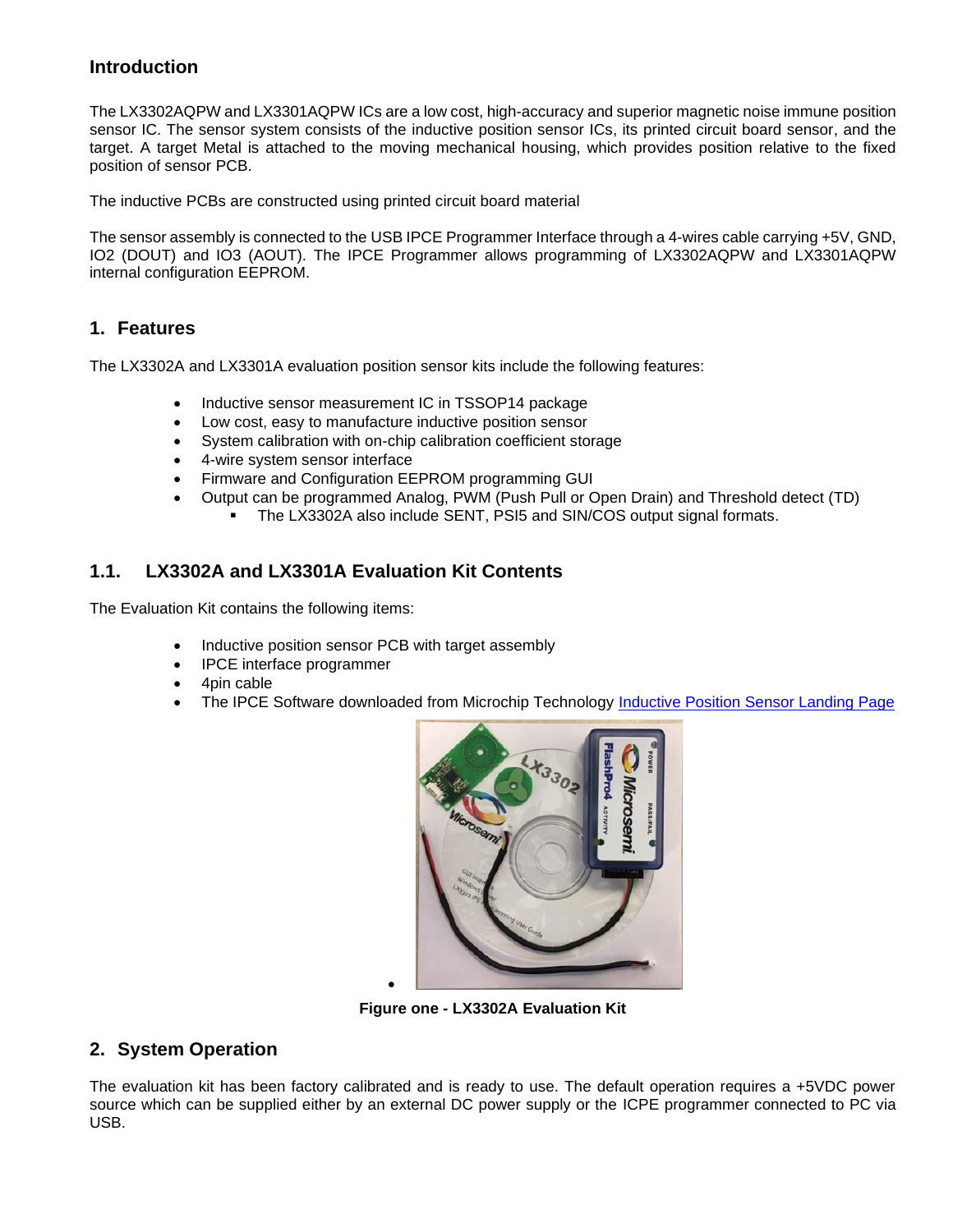The Inductive Sensor kit constitutes a main sensor board and a movable target PCB. The main sensor board contains two oscillator coils (OSC1 and OSC2) and two pickup coils (CL1 and CL2). The IC energizes the two oscillator coils. The position of the target varies the reception of the two pickup coils relative to each other. The IC demodulates the two received signals and generates an output signal representative of the relative difference between the CL1 and CL2 signals as shown Fig 2.

The values of the two OSC1 and OSC2 capacitors vary depending on the characteristics of the OSC1 and OSC2 printed circuit board layout pattern. The combination L/C impedance of the printed circuit board layout must be matched to the LX3302AQPW's and LX3301AWPW oscillation requirement. Improper matching will prevent oscillator startup and result in reduced measurement range. Refer to the LX3302AQPW and LX3301AQPW Data Sheets for these design parameters.



**Figure two - Inductive Sensor Operation Principle**

# **3. System Connections**

The following figure shows the required external system equipment and their respective connections to the LX3302A evaluation board. The sensor assembly comes with 4pin connector (CN1) to connect to the IPCE Programmer. The pin out of this connector is shown below.

| Pin#          | <b>Pin Name</b>            | <b>Functional Description</b>                                                                                                                                                                            |
|---------------|----------------------------|----------------------------------------------------------------------------------------------------------------------------------------------------------------------------------------------------------|
| 1             | <b>GND</b>                 | Ground                                                                                                                                                                                                   |
| $\mathcal{P}$ | <b>VIN</b>                 | +5V Supply/Internal EEPROM Programming, Refer to datasheet for details                                                                                                                                   |
| 3             | IO3<br>(AOUT)              | LX3302AQPW IO3 output could be programmed to analog/PWM/SENT/PSI5/TD<br>output. Refer to the LX3302AQPW datasheet.<br>(LX3301AQPW DOUT output is the Analog/PWM/TD)<br>Refer to the LX3301AQPW datasheet |
| 4             | 102 <sub>2</sub><br>(DOUT) | LX3302AQPW IO2 output could be programmed to PWM/SENT.<br>(LX3301AQPW DOUT output is the PWM/TD)                                                                                                         |

**Figure three – CN1 Connector**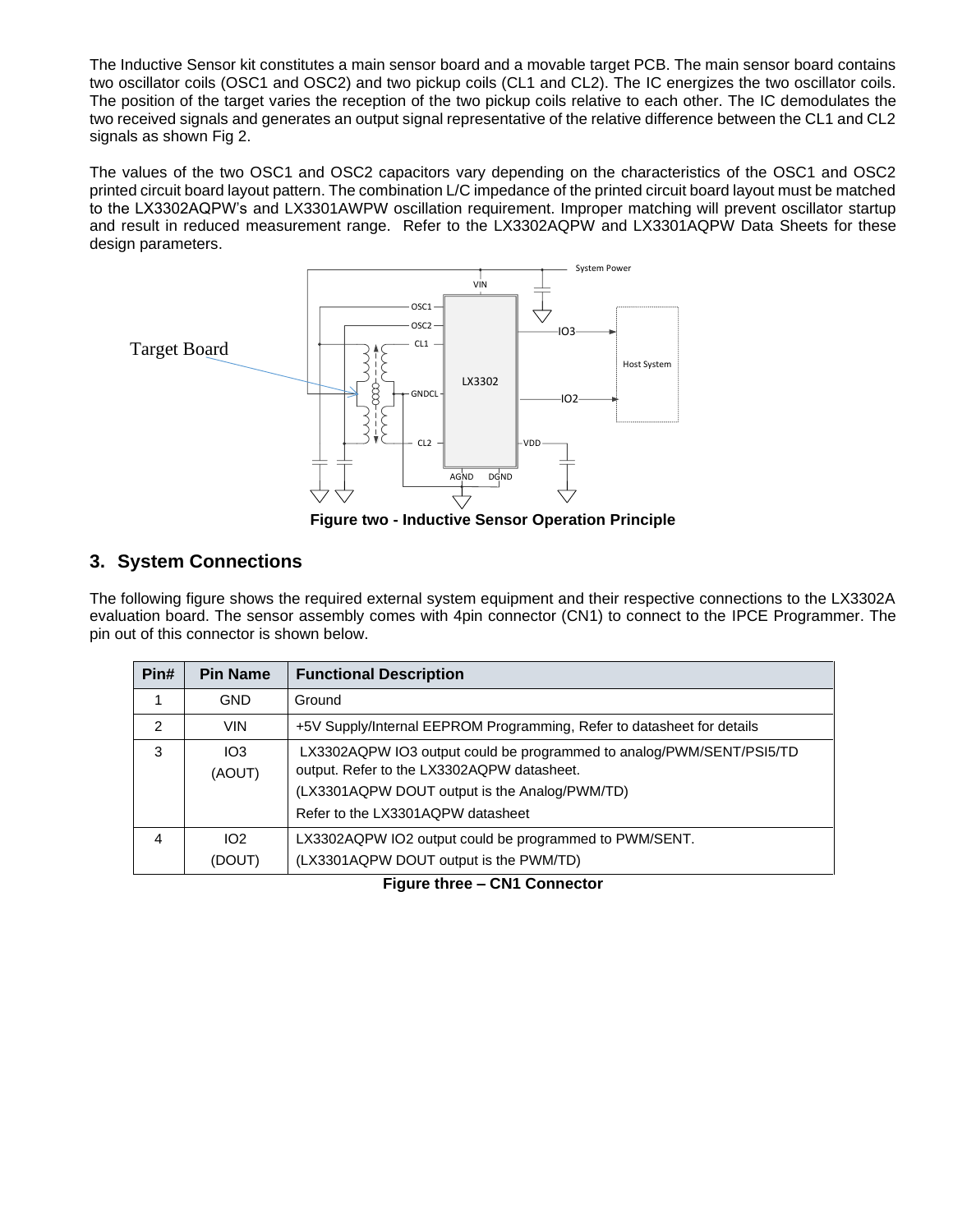## **4. Inductive Sensor Board Typical Characteristics**

The following plot displays an example of linearity achievable with the sensor with a SENT output. Other output formats will have the same accuracy.



### **Rotary Inductive Sensor Board LX3302 Matrix Chart**

**Figure** 8 – An Example of typical Inductive Sensor Board Linearity (Calibrated)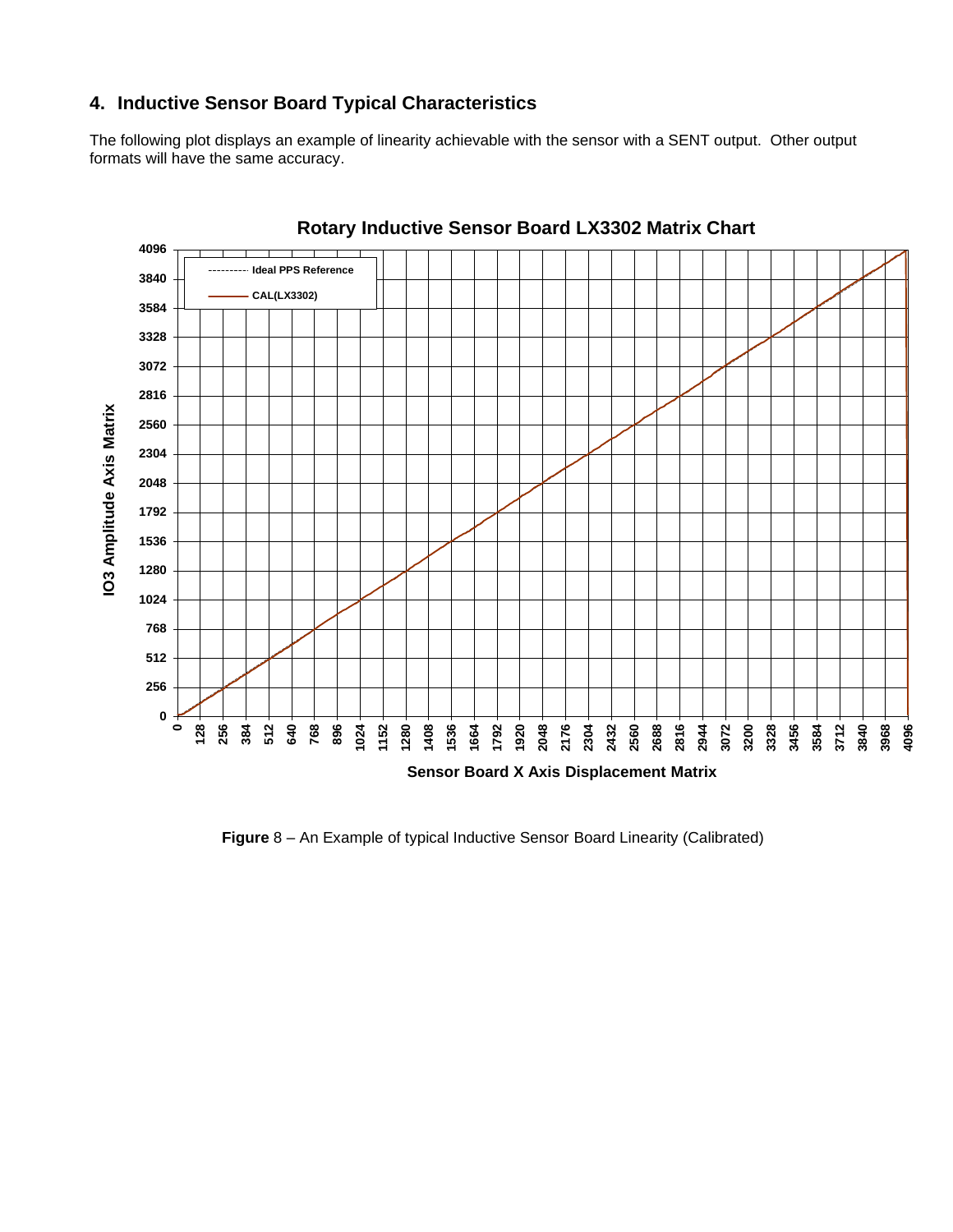# **5. Configuration EEPROM**

The measurement IC contains an internal EEPROM for storing calibration and configuration parameters. The calibration parameters enable the production sensor assembly to be factory calibrated guaranteeing consistent unitto-unit performance.

# **6. Kit EEPROM Programming IPCE**

The sensor kit includes an Integrated Programming and Calibration Environment (IPCE) to facilitate system calibration and configuration. The Integrated Programming Environment contains an EEPROM Programming tool and data measuring system.

## **6.1 IPCE Installation**

- 1) After downloading software from [web](https://www.microchip.com/design-centers/sensors/inductive-position-sensors) landing page, Unzip the IPCE contents.
- 2) Connect the cable of IPCE Programmer board to the Sensor PCB and plug the USB cable from the IPCE programmer to the PC.
- 3) If your operating system does not recognize the dongle, please install the dongle driver
	- -IPCE > driver > lx33xx dongle driver > Microchip USB Driver
- 4) When you are connected, dongle status will report that the port is open.

## **6.2.1 Calibration of the EVB**

The sensor is factory calibrated. Please read the EEPROM contents and save it as original prior to re-calibrate the EVB. For detailed calibration procedure, refer to the calibration documents.